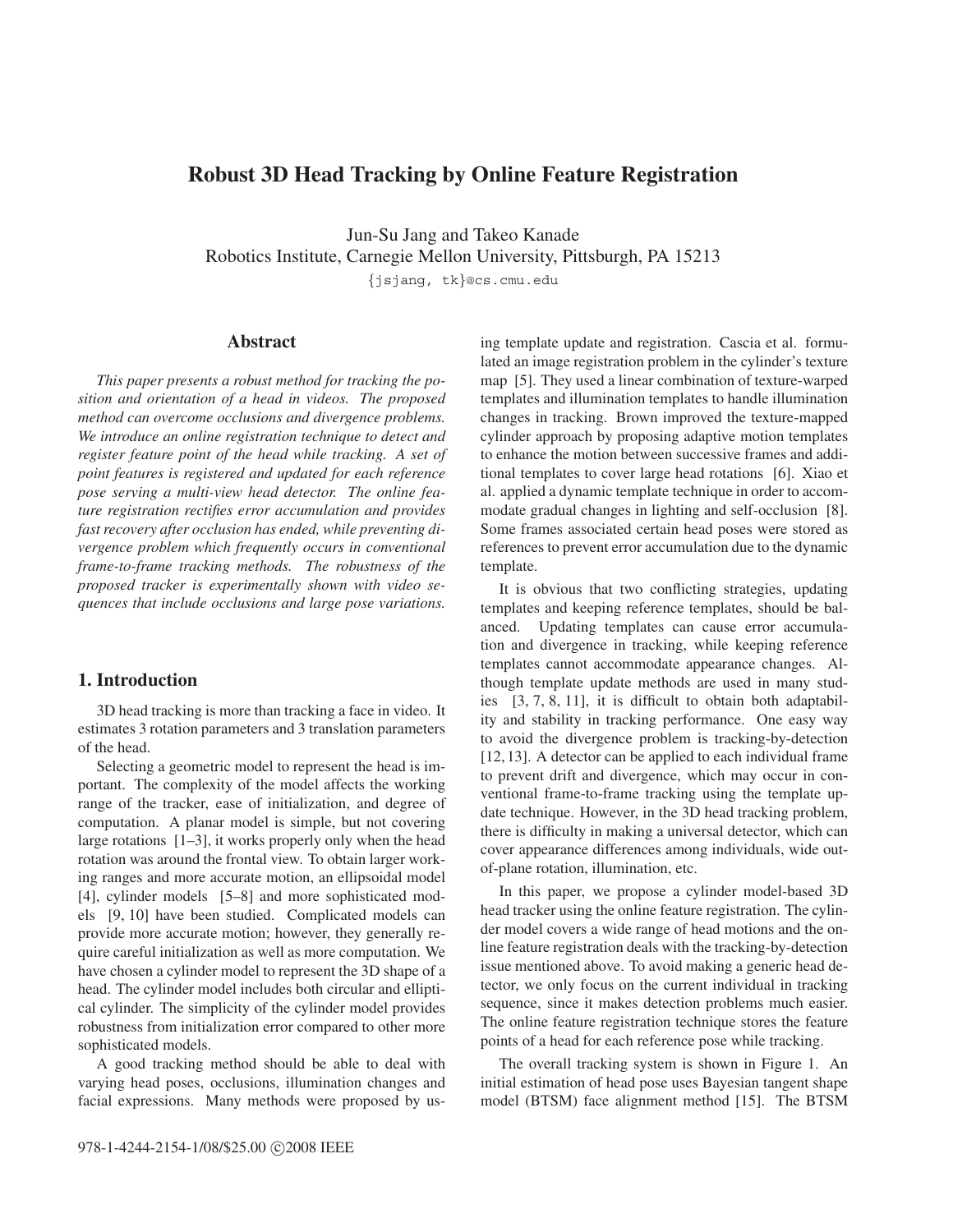

Figure 1. Overall architecture of the 3D head tracker

face alignment gives a set of facial points, so that we can estimate the 3D pose of the head. Even though it only works properly for frontal face, it is more informative to initialize the 3D head pose than general face detectors which give a bounding box. Once a frontal head is initialized, our tracker works automatically. The scale invariant feature transform (SIFT) [14] is used to extract and match feature points. The set of SIFT feature points forms a view-based head feature database (DB), which provides robust performance in occlusions. Normalize correlation method is used to find corresponding points between successive frames together with SIFT. Kalman filter is then applied to combine the estimated motion between successive frames and the estimated pose with head feature DB.

# **2. Cylinder Motion Estimation**

### **2.1. Rigid motion under perspective projection**

This section presents a method that estimates a rigid cylinder motion,  $\Delta \mu = [\Delta \theta_x, \Delta \theta_y, \Delta \theta_z, \Delta x, \Delta y, \Delta z]^T$ , where  $\Delta\theta_x$ ,  $\Delta\theta_y$ ,  $\Delta\theta_z$  represent 3 rotations (pitch, yaw, and roll) and  $\Delta x, \Delta y, \Delta z$  represent 3 translations. Let a point in an image at time t be  $p_t = [u_t, v_t]^T$ . Given a known pose  $\mu_{t-1}$  of a cylinder at time  $t - 1$ , we can calculate 3D point  $X_{t-1} = [x_{t-1}, y_{t-1}, z_{t-1}]^T$  in the world coordinate by assuming that the point p*<sup>t</sup>*−<sup>1</sup> is on the cylinder surface. The motion between  $X_{t-1}$  and  $X_t$  can be represented by using twist representation [16]:



Figure 2. Cylinder motion estimation using known corresponding point pairs

|  | $\left[ \begin{array}{c} x_t \\ y_t \\ z_t \\ 1 \end{array} \right] = \left[ \begin{array}{rrrr} 1 & -\Delta \theta_z & \Delta \theta_y & \Delta t_x \\ \Delta \theta_z & 1 & -\Delta \theta_x & \Delta t_y \\ -\Delta \theta_y & \Delta \theta_x & 1 & \Delta t_z \\ 0 & 0 & 0 & 1 \end{array} \right] \left[ \begin{array}{c} x_{t-1} \\ y_{t-1} \\ z_{t-1} \\ 1 \\ \end{array} \right]$ |  |  |  |
|--|--------------------------------------------------------------------------------------------------------------------------------------------------------------------------------------------------------------------------------------------------------------------------------------------------------------------------------------------------------------------------------------------|--|--|--|
|  |                                                                                                                                                                                                                                                                                                                                                                                            |  |  |  |
|  |                                                                                                                                                                                                                                                                                                                                                                                            |  |  |  |
|  |                                                                                                                                                                                                                                                                                                                                                                                            |  |  |  |

An expected projection point,  $p'_t$ , is calculated by using the 3D point and motion vector  $\Delta \mu$ .

$$
p'_{t} = \begin{bmatrix} x_{t-1} - y_{t-1} \Delta \theta_z + z_{t-1} \Delta \theta_y + \Delta t_x \\ x_{t-1} \Delta \theta_z + y_{t-1} - z_{t-1} \Delta \theta_x + \Delta t_y \end{bmatrix}
$$

$$
\cdot \frac{f}{-x_{t-1} \Delta \theta_y + y_{t-1} \Delta \theta_x + z_{t-1} + \Delta t_z},
$$
(2)

where  $f$  is camera focal length. We assume that the focal length is unknown. If the depth variation of a cylinder is relatively smaller than the distance between the cylinder and the camera, the unknown focal length does not cause a large error in pose estimation [7].

The equation (2) maps  $p_{t-1}$  to new location  $p'_t$ . Assuming that the corresponding point pair,  $p_{t-1}$  and  $p_t$ , is found by image observation, we can compute the motion vector to minimize the sum of distance error, e*t*, between expected and observed locations of corresponding point pairs:

$$
e_t = \sum_{i=1}^{N} \|p'_{i,t} - p_{i,t}\|,
$$
 (3)

where  $N > 3$ . Figure 2 shows cylinder motion estimation method using known corresponding point pairs.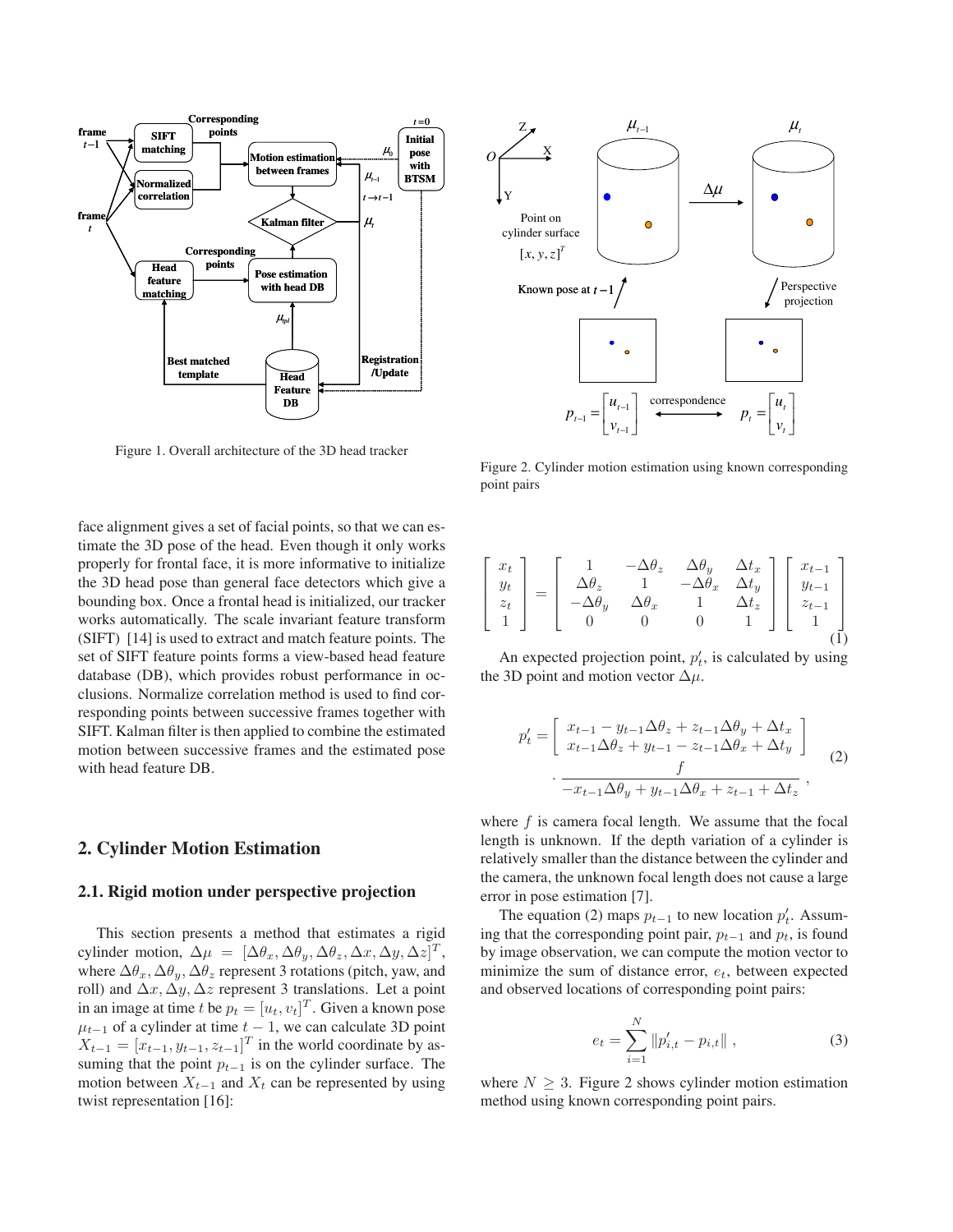We use weighted least squares (WLS) estimation to find motion vector. The WLS deals with outliers which can be obtained in the process of finding corresponding point pairs. The weight for each point is updated by using the distance error of the point:

$$
w_{i,t} \leftarrow w_{i,t} \cdot \exp(-c \cdot e_{i,t}), \qquad (4)
$$

where *c* is a positive constant and  $e_{i,t} = ||p'_{i,t} - p_{i,t}||$ . Every point has a weight value which indicates how much the point is consistent to the cylinder motion. The WLS is iteratively applied until convergence.

#### **2.2. Feature matching**

To find the corresponding point pairs between two images, two kinds of feature matching approaches are used. First, SIFT is used to obtain distinctive feature points in images. It is invariant under scaling, rotation and limited view change. Each feature point has a 128-dimensional descriptor for matching. The advantage of SIFT feature is that it provides wide baseline matching with low false positive rate. Therefore, it is suitable to make up a head feature DB (see section 3), which is to detect head feature points regardless of the pose difference between two images.

Second, we generate regularly placed feature points inside of the head region based on current pose estimation. Normalized correlation method is applied to find matching points. A rectangle region centered on a grid-type point is extracted to compute normalized correlation to adjacent regions. A point which has the maximum correlation value (larger than proper threshold) is chosen as a corresponding point by searching over the adjacent regions of each point. We consider this feature as a complementary feature to SIFT. Because SIFT feature points may not uniformly appear inside of the head region and the number of SIFT feature points varies with image quality. We can control the number and the location of grid-type feature points. Normalized correlation works when motion between two images is relatively small, so that candidate search regions should be assigned properly.

Both kinds of features are used to find corresponding points between successive frames. SIFT features are also used to find corresponding points between current frame and head feature DB presented in the following section.

## **3. Online Feature Registration**

The proposed tracker gathers head feature points from a past sequence to improve its tracking performance in the future sequence. 2D image observation of the head region varies a lot when the head moves with large rotation, especially out-of-plane rotation. Use of an initial reference template throughout the whole tracking sequence is not recommended. For example, typical head tracking starts with



(a) SIFT feature points (b) Regularly placed feature points

Figure 3. Two kinds of feature points

the frontal face region as a reference template. When the head rotates about axis  $Y$ , one of the eyes becomes invisible and the profile area of the head appears. The reference template does not cover the new appearing region, which may contain useful features to help tracking.

We use SIFT features to make up a head feature DB. Although we successfully obtain the SIFT feature points which indicate the same 3D points between two images, the descriptor may be not matched well when out-of-plane rotation exceeds some bounds. To make the head feature DB cover a large range of out-of-plane rotation, multi-view approach is considered. Basically, SIFT features and an associate head pose are stored when current estimation of head pose comes close to one of certain reference poses. Reference poses are decided in out-of-plane rotations (pitch and yaw), because in-plane rotation (roll) is covered by SIFT features which is invariant to that rotation.

A head feature DB consists of many view-based templates, and each view template contains a set of SIFT features and head pose. Generated head feature DB is used to estimate poses in the remaining frames. When input frame comes into tracker, a template which has the most number of matched feature points is selected as the best matched template. The head pose of input is estimated by using the best matched template in the same way as described in section 2. An example of a head feature DB obtained in a real tracking sequence is shown in Figure 4. The locations of the feature points are displayed with certain views of the head. It is not necessary for feature points to have corresponding points among templates.

Each feature point in the DB has an accumulated weight as a confidence value. When a point is matched between the current frame and head feature DB, the accumulation of weight is

$$
w_{i,t}^{acc} = w_{i,t-1}^{acc} + w_{i,t} \t{,} \t(5)
$$

where  $w_{i,t}$  is a weight from the WLS in (4). A point with high weight means that it was matched frequently and moved consistently with head motion. The accumulated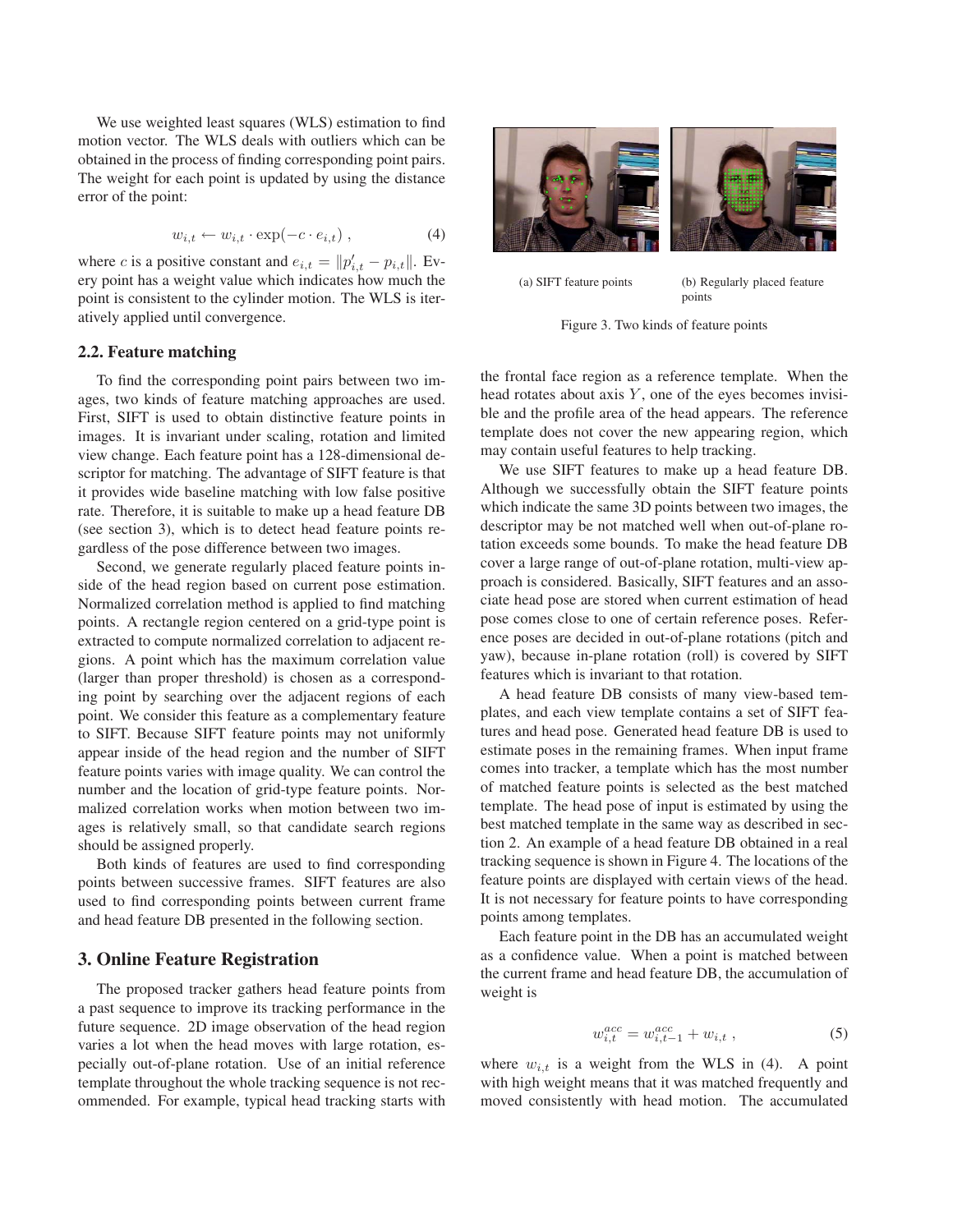

Figure 4. Example of a head feature DB

weight is used to assign the initial weight in the WLS iterations, therefore, the WLS gets rid of outliers at an earlier iteration. Feature points in the newly generated template inherit the accumulated weights from feature points in the existing neighbor view template, if they are matched.

Once the online feature registration method makes a head feature DB to cover a large range of view, the obtained DB can be seen as a multi-view head detector for the current individual. Our approach is different from the previous studies [6, 8], that store view-based templates to cover a large range of rotation. In their methods, both a candidate head region in the input frame and the closest template must be selected properly, which is difficult when the head pose in the current frame and that of the selected template are quite different. Especially, divergence in tracking occurs frequently when the candidate head region is selected inaccurately. To recover divergence in tracking, their methods need to pick a starting frame of divergence and re-initialize by using general detectors. On the other hand, our individual-specific head detector works regardless of the pose difference. SIFT feature points are matched in the whole input frame so that a candidate head region is not needed. Therefore, it fundamentally avoids divergence in tracking problems.

#### **4. Tracking with Kalman Filter**

There are two ways of estimating the current pose of a head in our method. The first is from accumulating motions between successive frames and the other is from estimating pose of the current frame using head feature DB. Kalman Filter is applied to combine the two kinds of information. Let  $u$  be a pose difference between successive frames; it is regarded as a control input in Kalman filter framework. The state transition equation is derived as

$$
\mu_t = \mu_{t-1} + u_{t-1} + \alpha_{t-1} , \qquad (6)
$$

where  $\alpha_t$  represents the process noise. This equation stands for the transition of state vector,  $\mu$ . Many studies for tracking problems use dynamics based on smooth movement, which makes the prediction stage fail when a sudden rapid movement occurs. We do not assume a smooth head movement, so that the state transition equation contains the control input u. The noise  $\alpha_t$  is assumed to be normally distributed as,  $\alpha_t \sim N(0, Q_t)$ . The covariance matrix  $Q_t$  is assumed by a diagonal matrix whose elements are set by using root mean square error (RMSE) of distance errors  $e_{i,t}$ in (4).

Let  $h$  be a head pose calculated with the head feature DB. Then the observation equation is derived as

$$
h_t = \mu_t + \beta_t \t\t(7)
$$

where  $\beta_t$  represents the observation noise with  $\beta_t \sim$  $N(0, R_t)$ . Similar to  $Q_t$ ,  $R_t$  is set by using RMSE in the pose estimation process from the current frame and the head feature DB. The outputs of Kalman filter are estimated pose  $\mu_t$  and covariance matrix  $P_t$  as a confidence measure of current estimation. The head feature DB is updated using P*t*. The current view template replaces an existing view template, if the current estimated pose is close to the pose of the existing template and the covariance matrices satisfy following equation:

$$
||P_t|| < ||P_{tpl}||,
$$
 (8)

where  $||P_{tpl}||$  means covariance matrix of the existing template.  $P_t$  is stored as  $P_{tpl}$  after template replacement. The accumulated weights of feature points are inherited from the old template for matched points.

### **5. Experimental Results**

We tested the proposed tracking system in three experiments. Throughout the experiments, an elliptical cylinder with a radius ratio of 1.3 was used to cover the side regions of the head, including ears.

#### **5.1. Sequences with ground truth**

The first experiment was done using Boston University dataset which provided the ground truth of the 3D pose [5]. We compared the pitch, yaw, and roll estimated by our tracker to the ground truth. Figure 5 shows the rotation parameters for two different sequences. We tested 45 sequences in the dataset; the average estimation errors for pitch, yaw, and roll were 3.7◦, 4.6◦ and 2.1◦, respectively.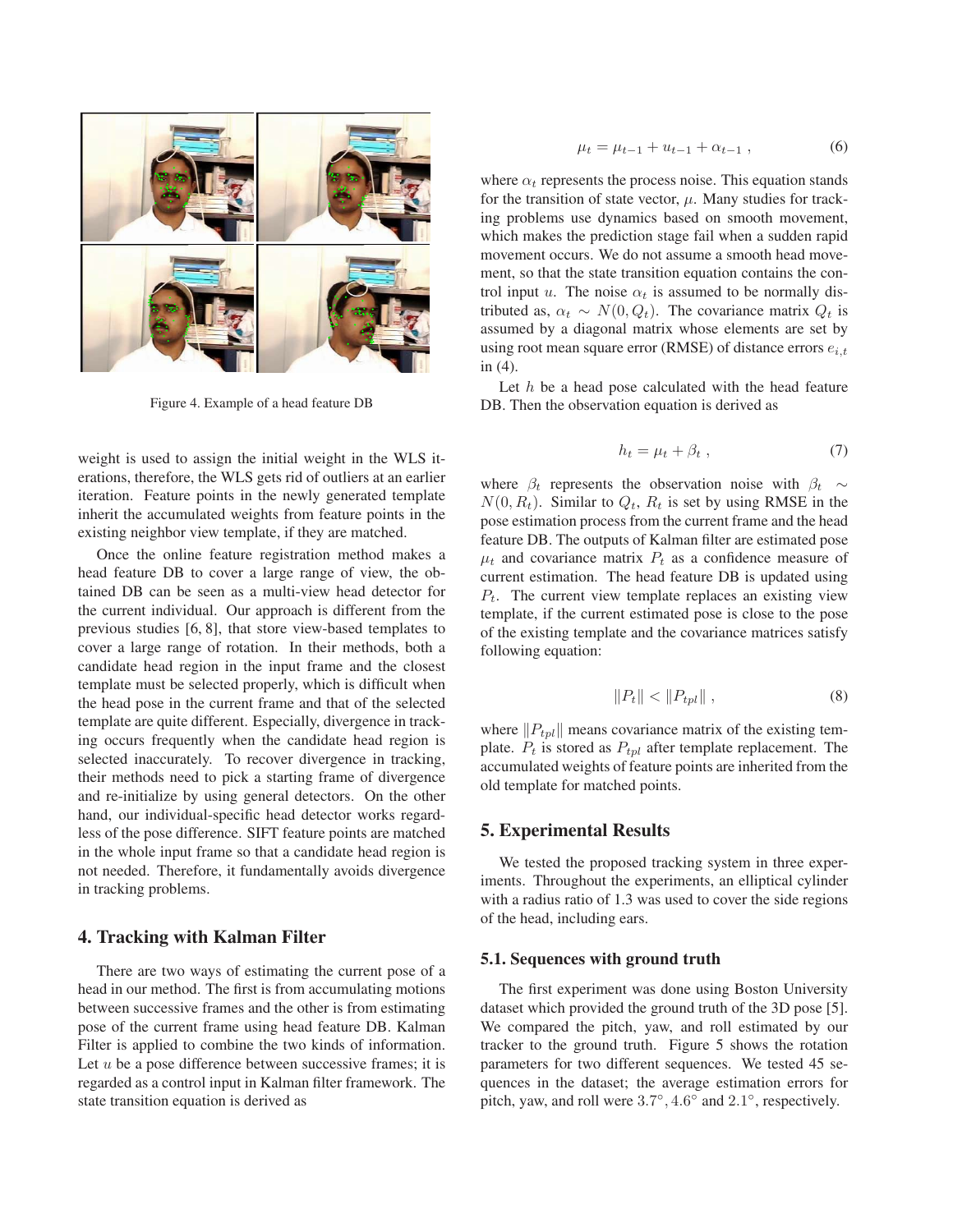

Figure 5. Comparison with the ground truth. Each column shows 3 rotation parameters from a sequence. Blue sold lines indicate estimated results, and black dashed lines indicate the ground truth.

### **5.2. Comparison with texture-mapped tracker**

For the second experiment, we compared our method to a texture-mapped cylinder tracker which incorporated a dynamic template and multi-view template registration [8]. Optical flow method was used to track cylinder surface regions. The dynamic template dealt with the appearance changes, however, it caused the divergence in tracking. As shown in Figure 6(a), the tracker chased a hand after the hand occluded the head region. Their method needed reinitialization by using a face/head detector to recover the pose after occlusion had ended, although multi-view templates were prepared. Because view-based texture templates were only available on the assumption that the current candidate head region was extracted successfully. Our method overcame the occlusion and divergence problem as shown in Figure 6(b). Once the head region reappeared enough to match input feature points from the registered feature DB, our tracker immediately recovered the pose.

#### **5.3. Sequences with large motion and occlusions**

As the third experiment, the proposed tracker was tested with 40 real sequences that contained large head rotations, partial occlusions and complete occlusions. Figure 7 shows some examples. In the first frame 7(a), initial head pose



(a) Texture-mapped cylinder tracker



(b) Proposed tracker

Figure 6. Comparison between the texture-mapped cylinder tracker and the proposed tracker

was estimated by using BTSM face alignment. The tracker covered wide ranges of rotations, 7(b), 7(c), 7(d), and the online feature registration technique generated a head feature DB to make an individual-specific head detector. This detector covered a large range of views observed in previous frames in the sequence. The tracker showed robustness to partial occlusion in  $7(e)$ ,  $7(f)$ . When the head was completely occluded  $7(g)$ , the tracker lost the head and held the last successfully estimated pose. In 7(h), the tracker recovered the head pose immediately when the head region started to show partially. It should be noted that the tracker rapidly recovered the head pose, even though the head reappeared with a largely rotated view. The tracker started with only frontal head information, after that, it learned the other views of the head in tracking sequence and constructed a multi-view head detector to improve the tracking perfor-